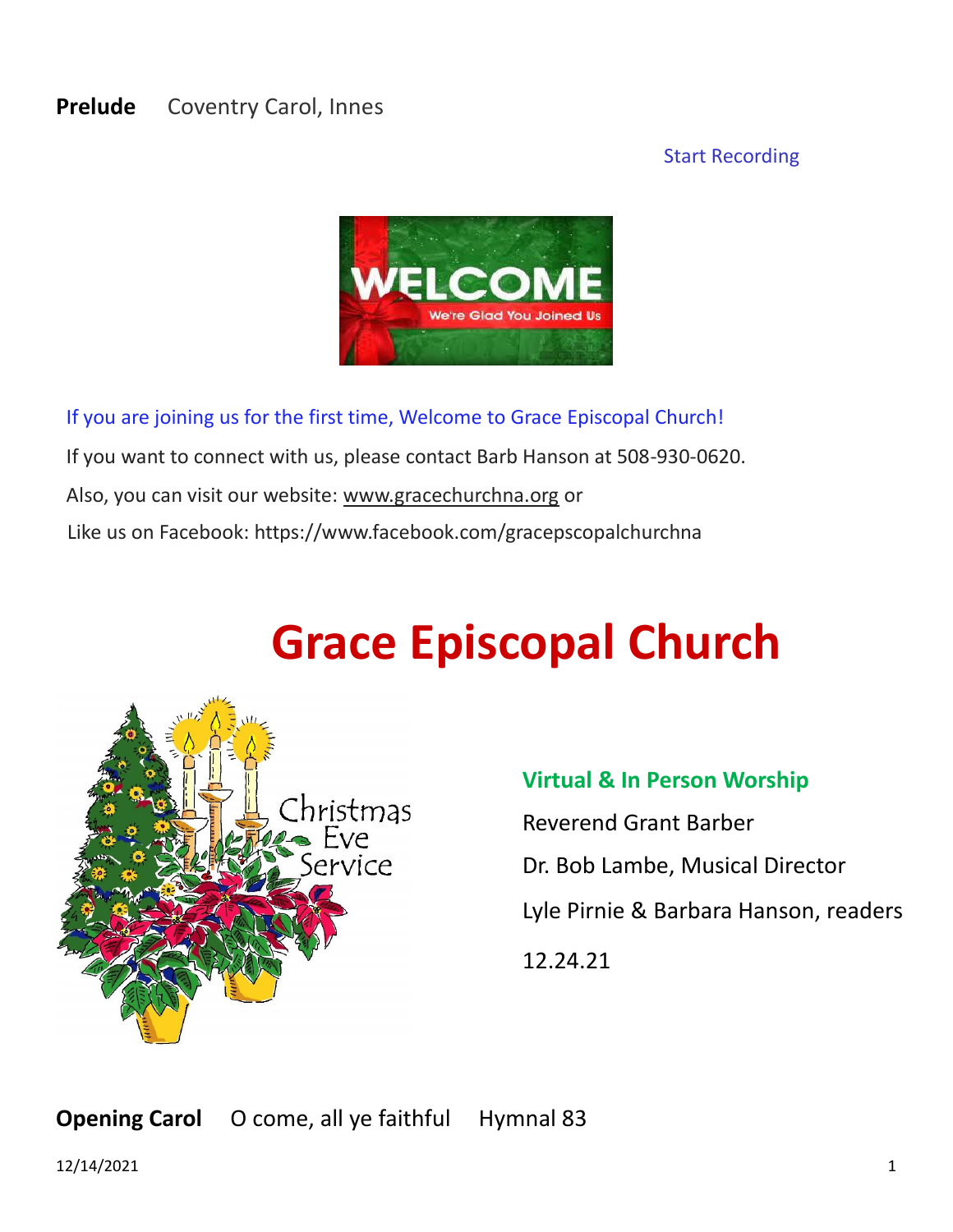# **The Collect for Purity**

Almighty God, to you all hearts are open, all desires known, and from you no secrets are hid: Cleanse the thoughts of our hearts by the inspiration of your Holy Spirit, that we may perfectly love you, and worthily magnify your holy Name; through Christ our Lord. Amen.

# **Song of Praise**



# **The Collect**

O God, you have caused this holy night to shine with the brightness of the true Light: Grant that we, who have known the mystery of that Light on earth, may also enjoy him perfectly in heaven; where with you and the Holy Spirit he lives and reigns, one God, in glory everlasting. *Amen.*

12/14/2021 2 *Be seated*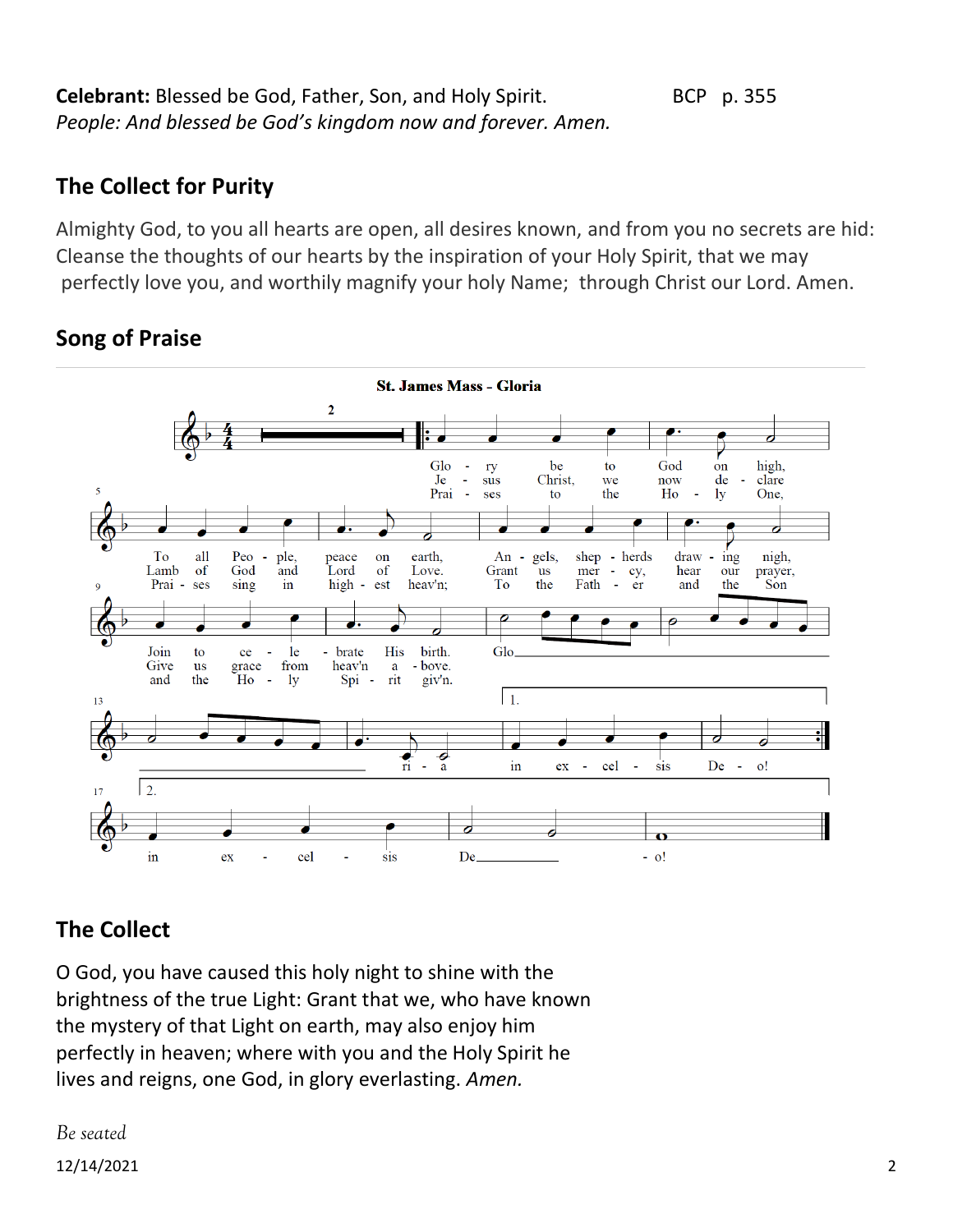#### **First reading Isaiah 52:7-10**

How beautiful upon the mountains are the feet of the messenger who announces peace, who brings good news, who announces salvation, who says to Zion, "Your God reigns." Listen! Your sentinels lift up their voices, together they sing for joy; for in plain sight they see the return of the LORD to Zion. Break forth together into singing, you ruins of Jerusalem; for the LORD has comforted his people, he has redeemed Jerusalem. The LORD has bared his holy arm before the eyes of all the nations; and all the ends of the earth shall see the salvation of our God.

Hear what the spirit is saying to God's people. *Thanks be to God.*

**Carol** God rest ye merry gentlemen Hymnal 105, Verses 1, 2

#### **Second Reading Hebrews 1:1-12**

Long ago God spoke to our ancestors in many and various ways by the prophets, but in these last days he has spoken to us by a Son, whom he appointed heir of all things, through whom he also created the worlds. He is the reflection of God's glory and the exact imprint of God's very being, and he sustains all things by his powerful word. When he had made purification for sins, he sat down at the right hand of the Majesty on high, having become as much superior to angels as the name he has inherited is more excellent than theirs.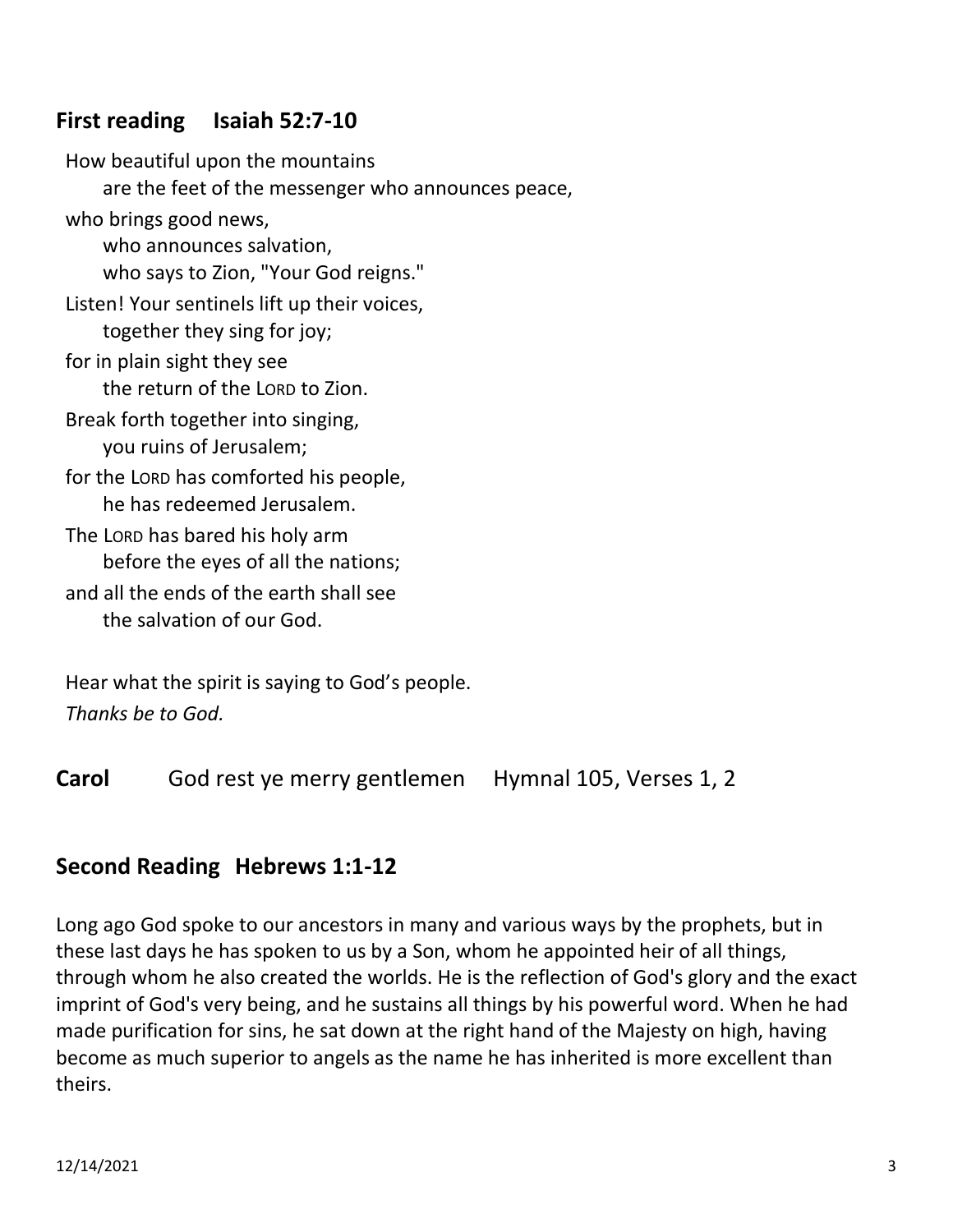For to which of the angels did God ever say, "You are my Son; today I have begotten you"?

Or again,

"I will be his Father, and he will be my Son"? And again, when he brings the firstborn into the world, he says,

"Let all God's angels worship him." Of the angels he says,

"He makes his angels winds, and his servants flames of fire."

But of the Son he says,

"Your throne, O God, is forever and ever, and the righteous scepter is the scepter of your kingdom. You have loved righteousness and hated wickedness;

therefore God, your God, has anointed you with the oil of gladness beyond your companions."

Hear what the spirit is saying to God's people. *Thanks be to God.*

**Carol** Of the Father's love begotten Hymnal 82, Verses 1, 2

Gospel **Luke 2:1-14**

The Holy Gospel of our Lord Jesus Christ According to Luke

*All: Glory to you, Lord Christ*

12/14/2021 4 In those days a decree went out from Emperor Augustus that all the world should be registered. This was the first registration and was taken while Quirinius was governor of Syria. All went to their own towns to be registered. Joseph also went from the town of Nazareth in Galilee to Judea, to the city of David called Bethlehem, because he was descended from the house and family of David. He went to be registered with Mary, to whom he was engaged and who was expecting a child.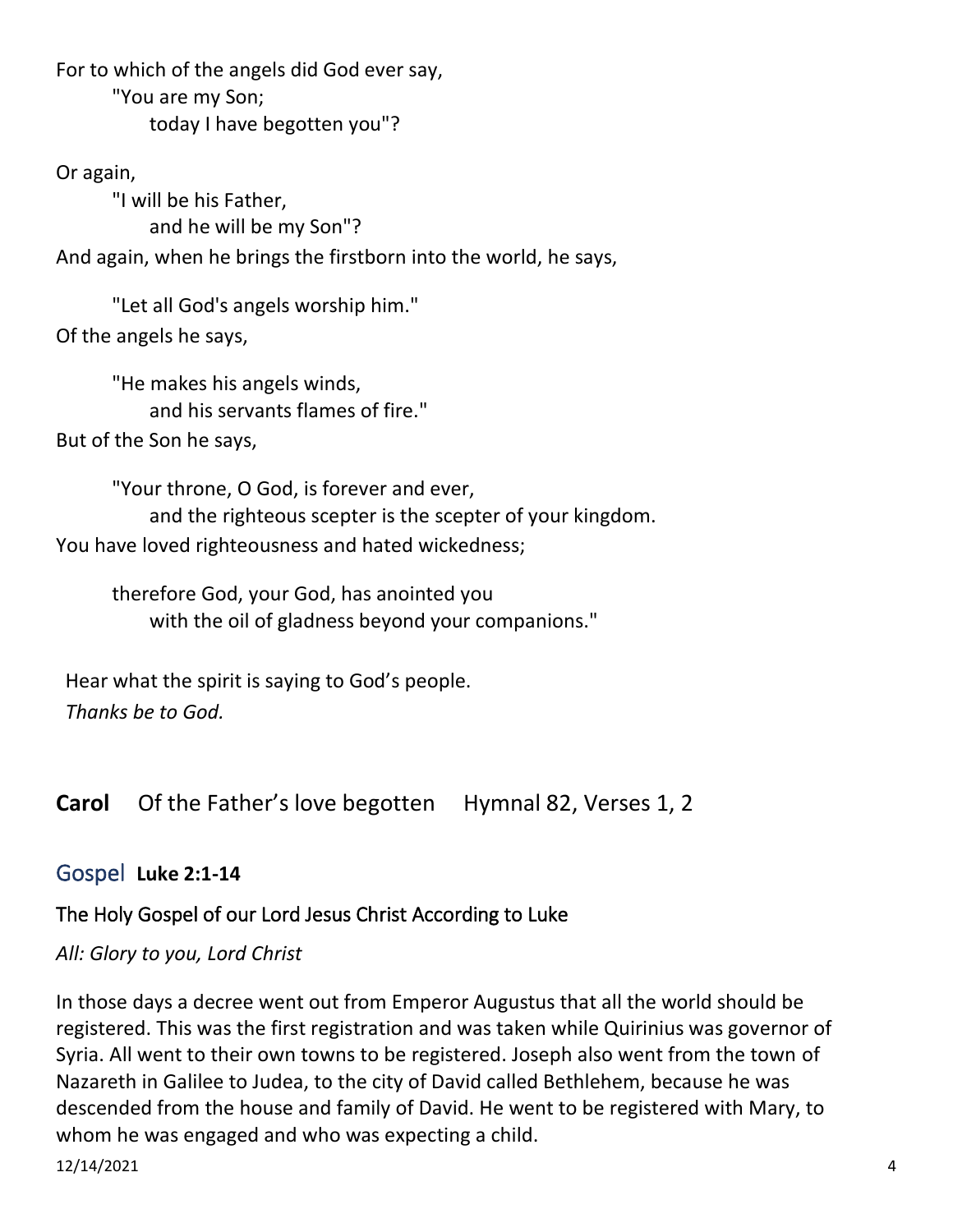While they were there, the time came for her to deliver her child. And she gave birth to her firstborn son and wrapped him in bands of cloth, and laid him in a manger, because there was no place for them in the inn.

In that region there were shepherds living in the fields, keeping watch over their flock by night. Then an angel of the Lord stood before them, and the glory of the Lord shone around them, and they were terrified. But the angel said to them, "Do not be afraid; for see-- I am bringing you good news of great joy for all the people: to you is born this day in the city of David a Savior, who is the Messiah, the Lord. This will be a sign for you: you will find a child wrapped in bands of cloth and lying in a manger." And suddenly there was with the angel a multitude of the heavenly host, praising God and saying,

"Glory to God in the highest heaven, and on earth peace among those whom he favors!"

The Gospel of the Lord *People: Praise to you Lord Christ*

# HOMILY Rev. Grant Barber

# **The Nicene Creed**

We believe in one God, the Father, the Almighty, maker of heaven and earth, of all that is, seen and unseen.

We believe in one Lord, Jesus Christ, the only Son of God,

eternally begotten of the Father, God from God, Light from Light,

true God from true God, begotten, not made, of one Being with the Father.

Through him all things were made.

For us and for our salvation he came down from heaven: by the power of the Holy Spirit he became incarnate from the Virgin Mary, and was made man.

For our sake he was crucified under Pontius Pilate; he suffered death and was buried.

On the third day he rose again in accordance with the Scriptures;

he ascended into heaven and is seated at the right hand of the Father.

He will come again in glory to judge the living and the dead, and his kingdom will have no end.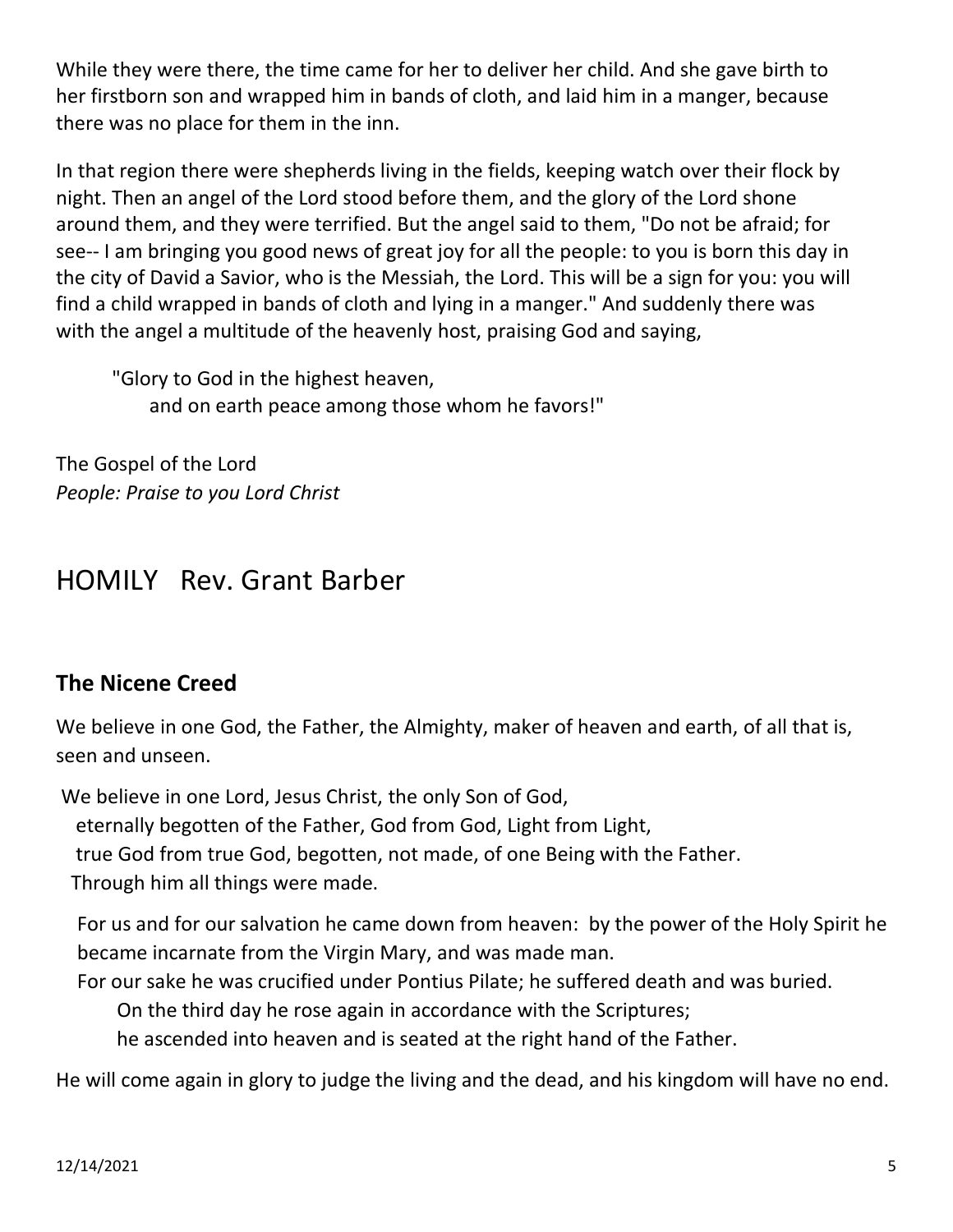We believe in the Holy Spirit, the Lord, the giver of life, who proceeds from the Father and the Son. With the Father and the Son he is worshiped and glorified. He has spoken through the Prophets.

We believe in one holy catholic and apostolic Church. We acknowledge one baptism for the forgiveness of sins. We look for the resurrection of the dead, and the life of the world to come. Amen

#### **Prayers of the People – Reader**

Prayers of People According to Form III p, 387

Father, we pray for your holy Catholic Church; *That we all may be one.*

Grant that every member of the Church may truly and humbly serve you; *That your Name may be glorified by all people.*

We pray for all bishops, priests, and deacons; *That they may be faithful ministers of your Word and Sacraments.*

We pray for all who govern and hold authority in the nations of the world; *That there may be justice and peace on the earth.*

Give us grace to do your will in all that we undertake; *That our works may find favor in your sight.*

We pray for all in need, especially those on our parish prayer list, and those we now name silently or out loud

 *(during the quiet please offer out loud those for whom you seek prayers)*

Have compassion on those who suffer from any grief or trouble; *That they may be delivered from their distress.*

We pray for those who have died, especially Ron, Stevie and those we now name silently or out loud. *(during the quiet, please name out loud or silently to yourself and God those who have died)*

Give to the departed eternal rest. *Let light perpetual shine upon them.*

We praise you for your saints who have entered into joy; *May we also come to share in your heavenly kingdom.*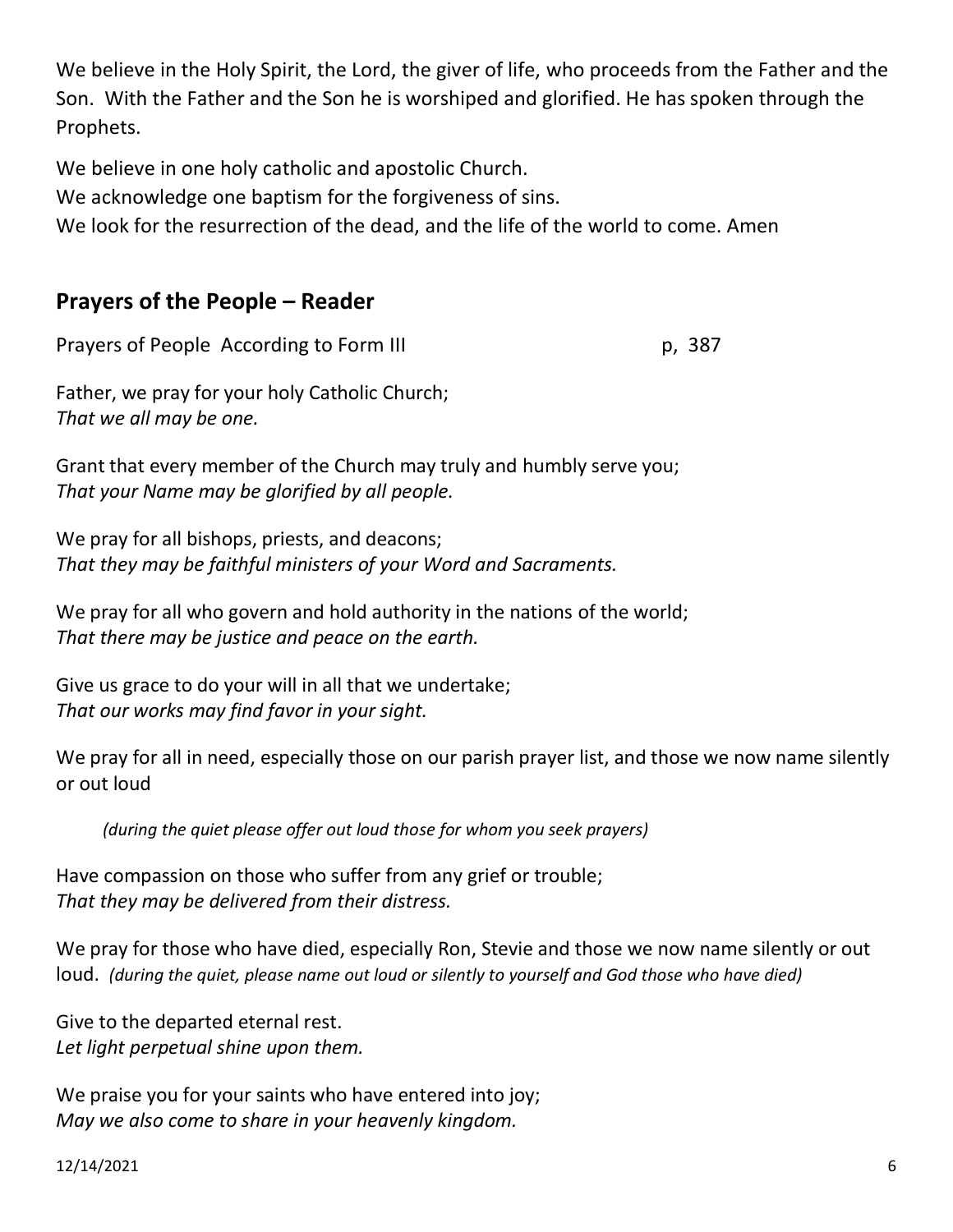We give thanks for our many blessings.

(in the quiet which follows please name silently or out loud your thanksgivings)

*Silence*

Celebrant adds a concluding Collect.



The Peace of the Lord be with you always!

**Anthem** Calypso Lullaby

#### **Eucharistic Prayer B**

#### *Contained in the other document.*

Because you sent your beloved Son to redeem us from sin and death, and to make us heirs in him of everlasting life; that when he shall come again in power and great triumph to judge the world, we may without shame or fear rejoice to behold his appearing.

*Sanctus*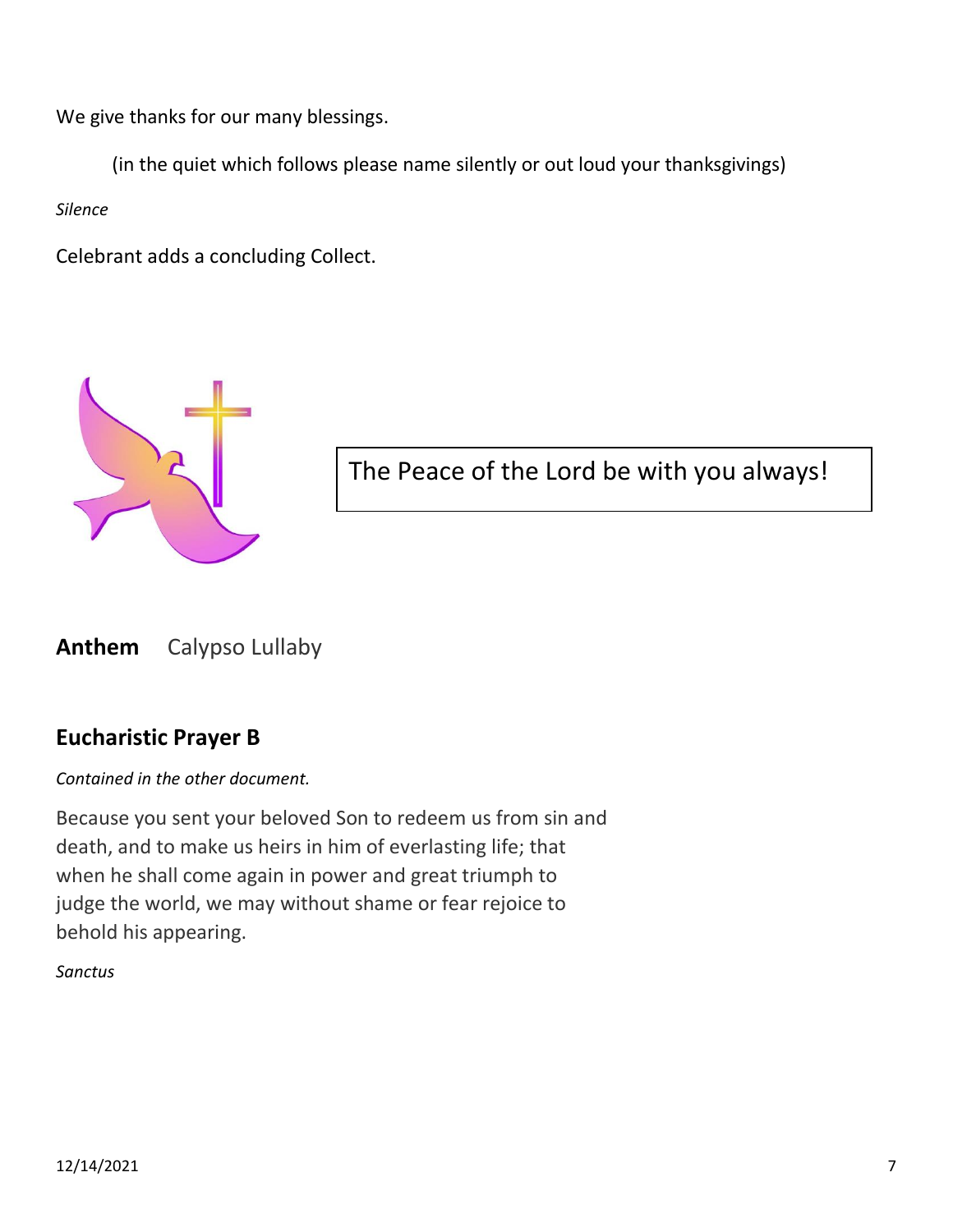#### **St. James Mass - Sanctus**



#### **The Lord's Prayer**

*And now, as our Savior Christ has taught us, we are bold to say*

Our Father, who art in heaven, hallowed be thy Name,

thy kingdom come, thy will be done, on earth as it is in heaven.

Give us this day our daily bread.



And forgive us our trespasses, as we forgive those who trespass against us

And lead us not into temptation but deliver us from evil.

For thine is the kingdom, and the power, and the glory, for ever and ever.

*Amen*

#### **The Fraction Anthem**

Celebrant: Alleluia! Christ our Passover is sacrificed for us.

*People: Therefore let us keep the feast. Alleluia!*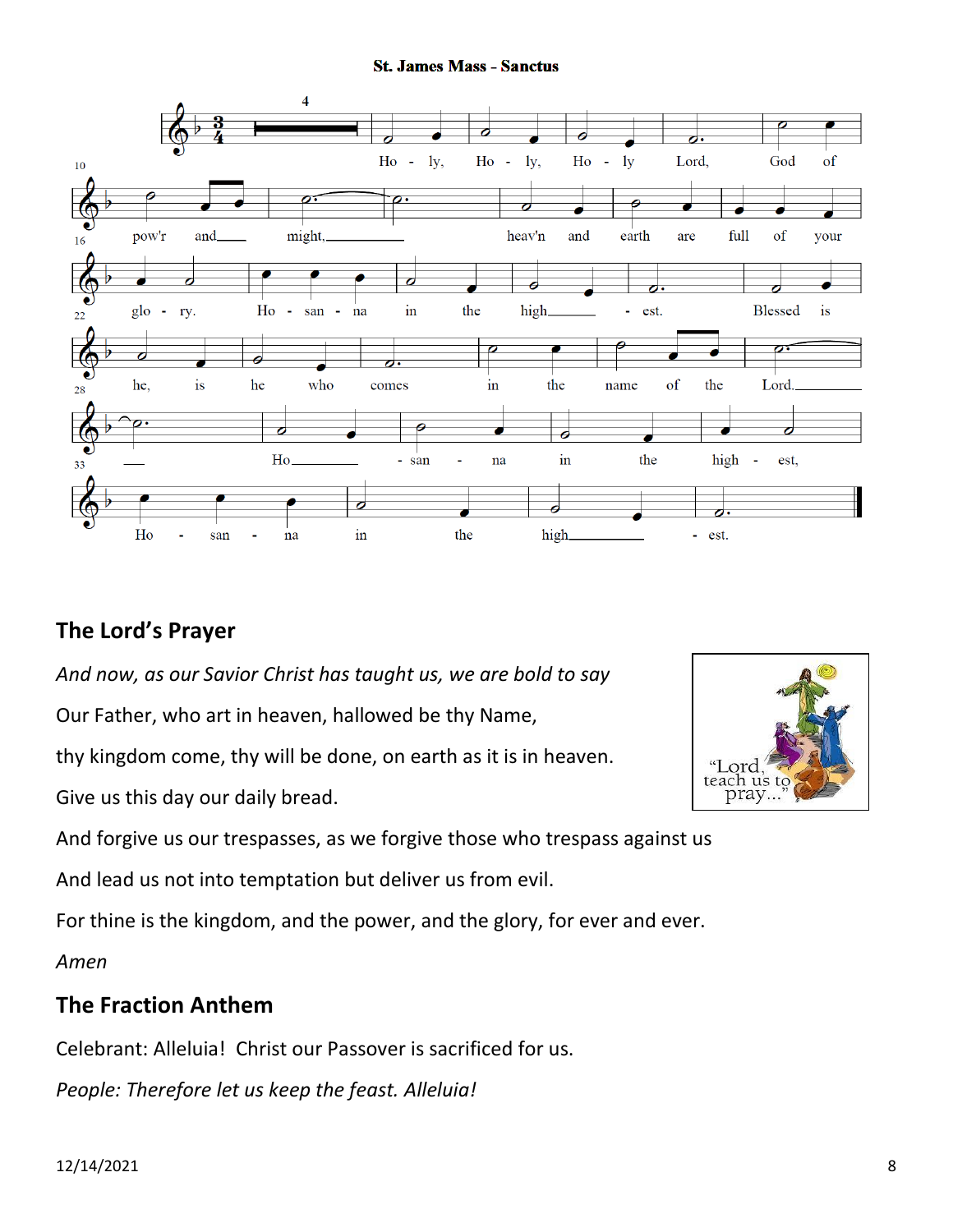To receive communion please come up the center aisle and return to your pew by turning to your left and going down that side aisle.

**Communion Carol** It came upon a midnight clear Hymnal 89 In the bleak mid winter Hymnal 112

#### **Post Communion Prayer**

Let us pray. *Celebrant and People*

Almighty and ever-loving God, we know we are the body of Christ in this world and commissioned to do your work.

With your guidance, help us to grow Grace Church in ways we cannot now imagine.

In your compassion, Lord, help us to be open to all possibilities,

In your love, Lord, help us to accept those things that we need to change, and not limit ourselves in moving forward.

In your wisdom, Lord, please show us the way to go as we become your hands, your heart, and your voice in the world.

This we pray in Jesus' name, Amen

# Blessing

**Carol** Joy to the World Hymnal 100

**Postlude** O Come All Ye Faithful, Innes